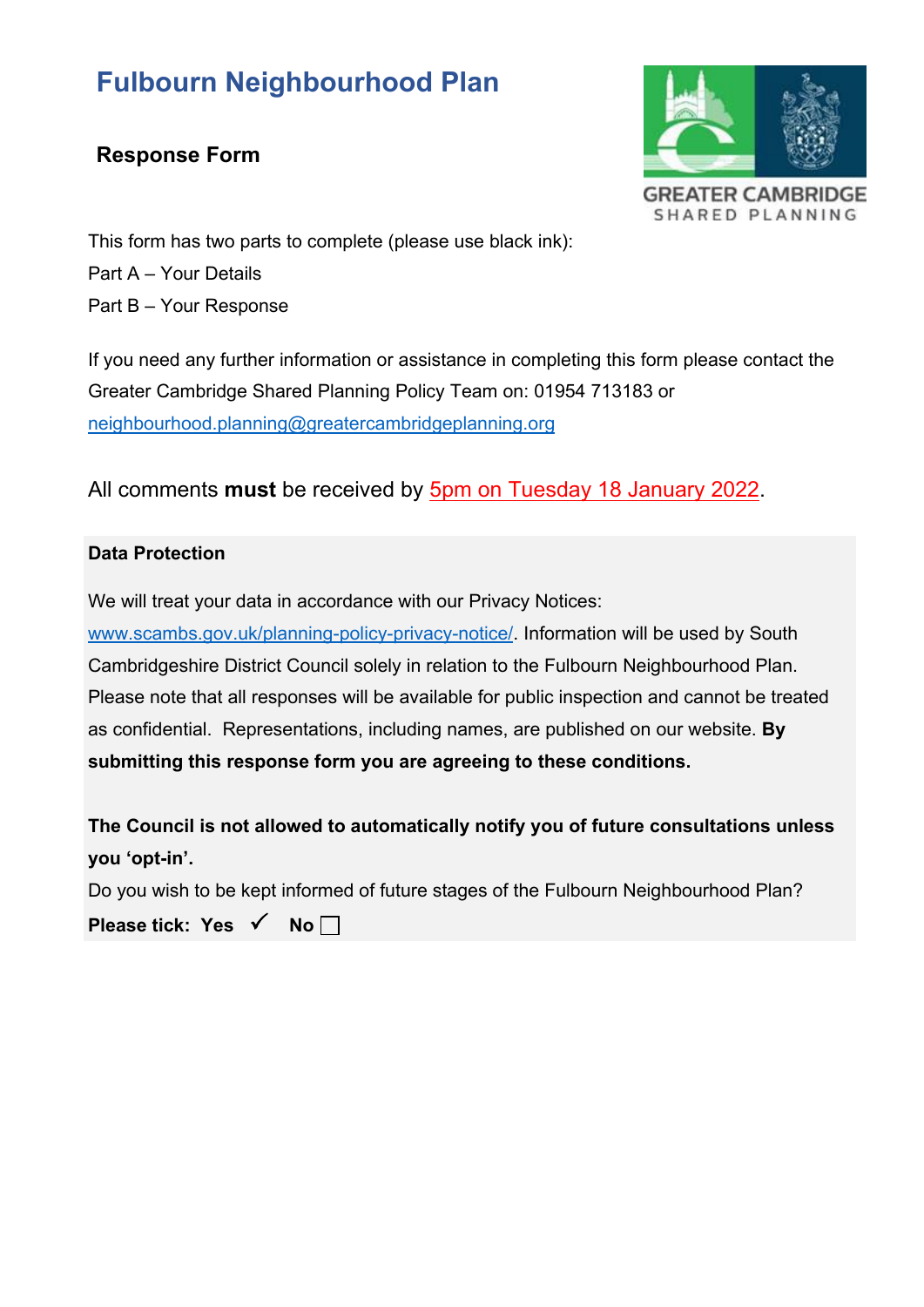### **Part A – Your Details**

Please note that we cannot register your comments without your details.

| Name:           | <b>Keith Carter</b> | Agent's name:   | N/A        |
|-----------------|---------------------|-----------------|------------|
| Name of         | Owner/Occupier      | Name of Agent's | N/A        |
| organisation:   |                     | organisation:   |            |
| (if applicable) |                     | (if applicable) |            |
| <b>Address:</b> |                     | Agent's         | N/A        |
|                 |                     | <b>Address:</b> |            |
|                 |                     |                 |            |
|                 |                     |                 |            |
|                 |                     |                 |            |
| Postcode:       |                     | Postcode:       |            |
| Email:          |                     | Email:          | N/A        |
| Telephone:      |                     | Telephone:      | N/A        |
|                 |                     |                 |            |
| Signature:      |                     | Date:           | 10/01/2022 |

If you are submitting the form electronically, no signature is required.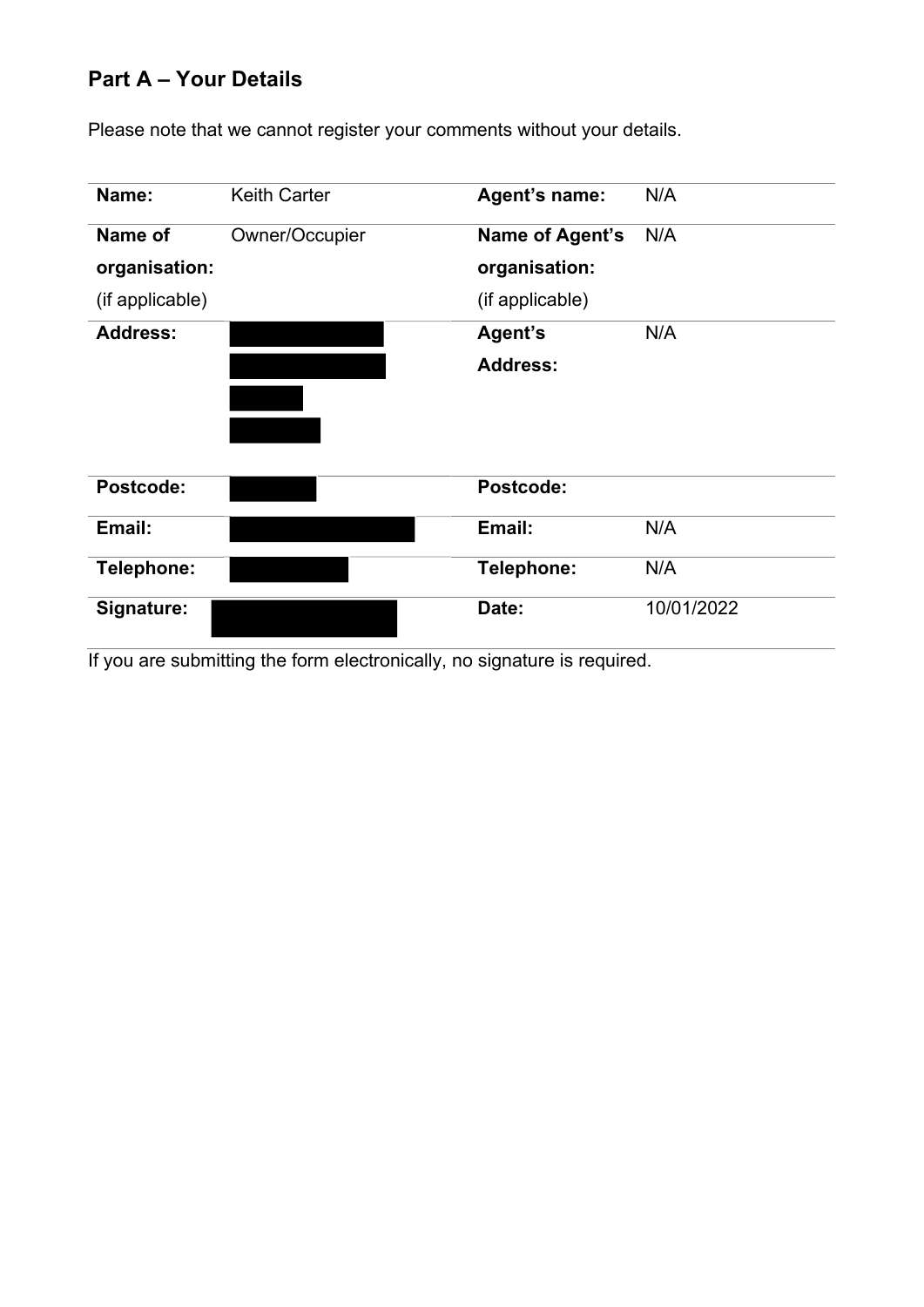**For office use only** Agent number: Representor number:

## Representation number: **Part B – Your Response**

| What part of the Neighbourhood Plan do you have comments on?                           |                                              |  |  |  |
|----------------------------------------------------------------------------------------|----------------------------------------------|--|--|--|
| Policy or Paragraph Number (please state)                                              |                                              |  |  |  |
| The village development boundary as drawn on the NP                                    | This representation for correction of the    |  |  |  |
| maps in relation to our property curtilage is incorrect                                | boundary is supported by Fulbourn Parish     |  |  |  |
| and needs amending. (See attached)                                                     | Council                                      |  |  |  |
| Do you Support, Object or have Comments?                                               | <b>Support</b>                               |  |  |  |
| (Please tick)                                                                          | <b>Object</b> (Boundary correction required) |  |  |  |
|                                                                                        | <b>Comment</b>                               |  |  |  |
| <b>Reason for Support, Object or Comment:</b>                                          |                                              |  |  |  |
| Please give details to explain why you support, object or have comments on the         |                                              |  |  |  |
| Neighbourhood Plan. If you are commenting on more than one policy or paragraph, please |                                              |  |  |  |

make clear which parts of your response relate to each policy or paragraph

If you consider that the referendum boundary should be extended, please outline your reasons.

*The Fulbourn village boundary as drawn on the maps is incorrect as it cuts across the middle of our rear garden. This is incorrect, this is ALL garden and ALL separated from the adjacent countryside by mature hedgerows & fencing. Only the Green belt portion of the garden should remain outside the village boundary. The boundary needs to be corrected so that it follows the same line as the* 

*adjacent Conservation boundary that delineates / separates the Green Belt some 30 metres north.* 

#### **Summary of Comments:**

If your comments are longer than 100 words, please summarise the main issues raised.

- 1) The email to which this form is attached contains additional comprehensive information & evidence supporting this representation.
- *2) A similar representation to the Local Plan has already been sent to SCDC on 13th Dec 2021 representing the exact same boundary correction.*
- *3) Fulbourn Parish Council (FPC) supports this boundary correction.*
- *4) This incorrectly drawn boundary has damaging implications on a planning application for a proposed single dwelling (which also has the full support of FPC).*

Email: [neighbourhood.planning@greatercambridgeplanning.org](mailto:neighbourhood.planning@greatercambridgeplanning.org) or post it to:

Greater Cambridge Shared Planning Policy Team South Cambridgeshire District Council, Cambourne Business Park, Cambourne, Cambridge, CB23 6EA